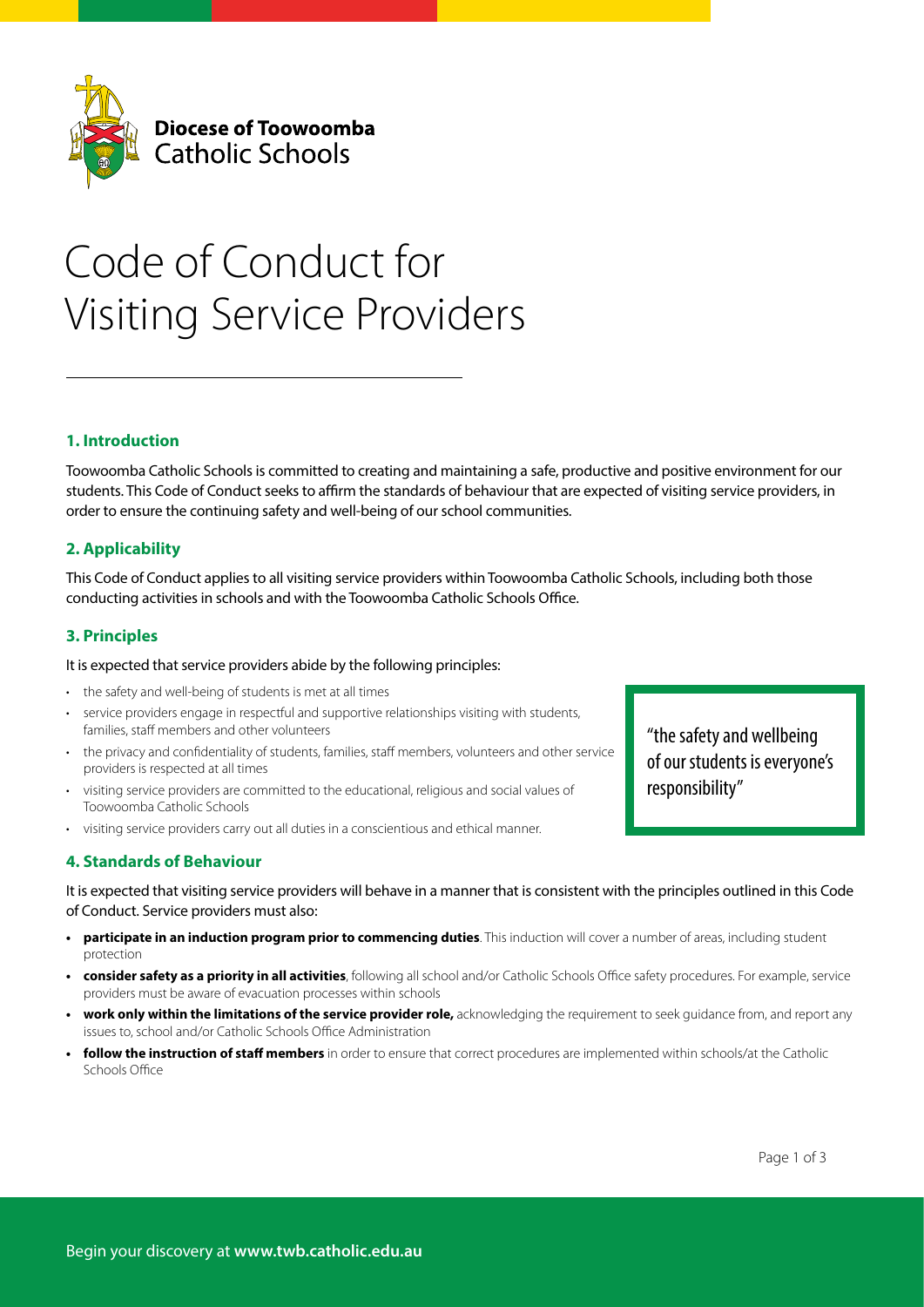

# Code of Conduct for Visiting Service Providers

- **• Avoid being alone with students**, acknowledging that in conducting their role, some visiting service providers may be required to work in a one to one situation with a student. In such situations visiting service providers must follow the school's policy and procedure. If working with a single student, a visiting service provider should:
	- have previously discussed arrangements with the Principal
	- maintain visibility into a room, for example a door to remain open
	- where possible, interact with the student in an area open to observation
- report all concerns to an appropriate staff member, such as the Principal or a School Student Protection Contact. For example, a suspicion of illegal activity or concerns about harm to a student should be reported immediately
- exercise due care and diligence in the performance of their work at the school.

#### **5. Visiting Service providers must not:**

- **•** smoke or use tobacco products whilst working or on any Toowoomba Catholic Schools grounds
- **• possess, consume, or be under the influence of alcohol or illegal drugs whilst working** within schools or at the Toowoomba Catholic Schools Office
- **• supply tobacco products, alcohol or illegal drugs to students**
- **• engage in any behaviour that may cause harm to a student**
- **• engage in any form of inappropriate behaviour towards a student**

Examples of inappropriate behaviour include, however are not limited to:

- swearing at, or in front of, students
- pushing, shoving or grabbing a student
- using threats or instilling fear in a student
- using sarcasm towards or demeaning a student
- showing favouritism towards specific students, including giving gifts or showing special favours
- any and all forms of sexual behaviour, including sexual jokes or innuendo.

#### **6. Communication**

Visiting service providers must use appropriate communication skills with students in order to maintain a safe and supportive environment. Such communication includes:

- listening to and supporting students
- being aware of physical boundaries and personal space, including your own body language
- being visible when interacting with students, ensuring the presence of other staff members or volunteers
- being clear, calm and positive in verbal interactions with students and families
- avoiding any discriminatory, offensive or inappropriate language when interacting with students and families.